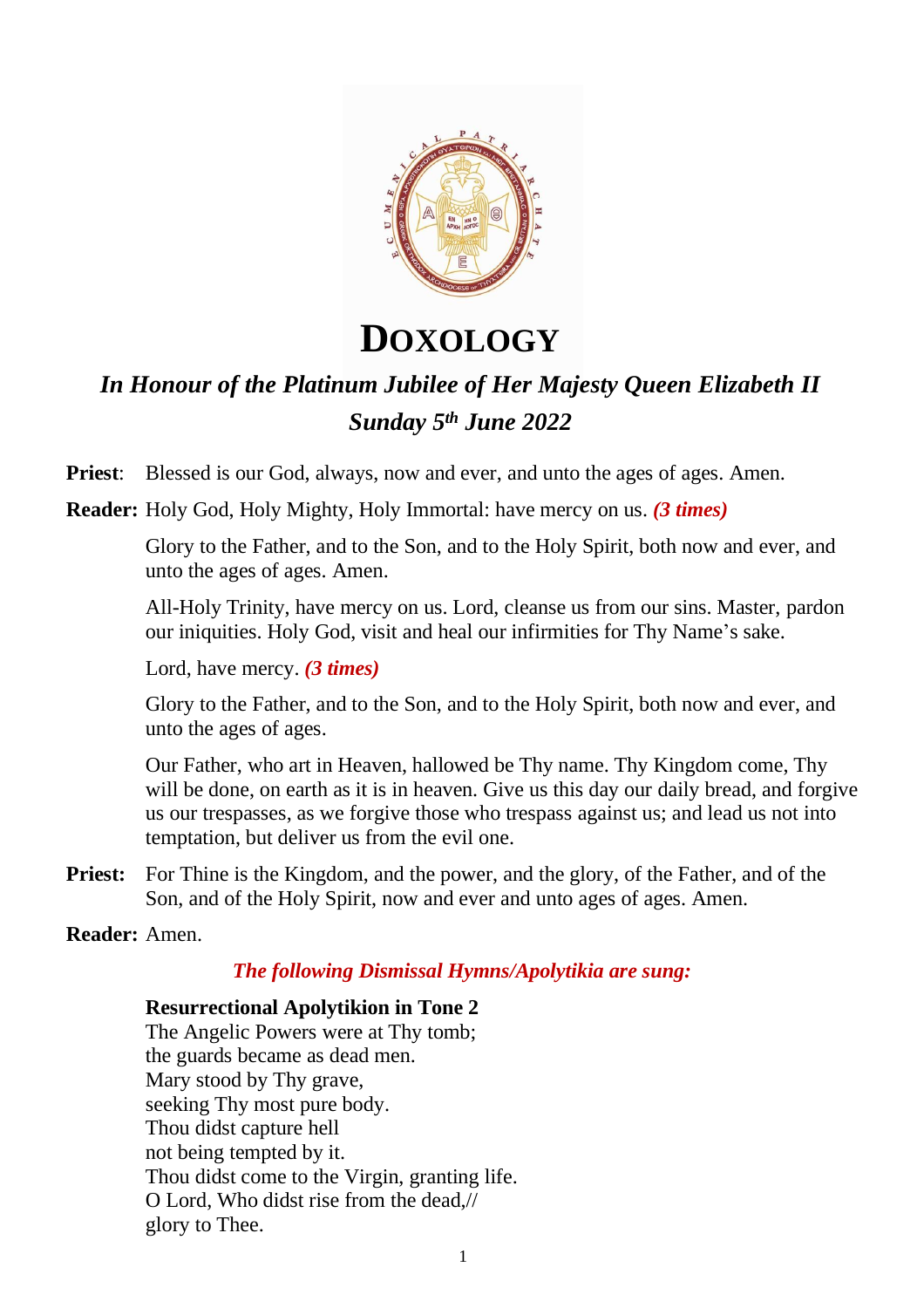## **Apolytikion of Saint Chad in Tone 2**

As a Bishop thou gavest thyself to preaching the truth and the purity of the Church. Thou didst shine forth as an example of humility and holiness; studying the Scriptures, thou tookest care to follow the Word. Pray for thy children, O Holy Father Chad, that we too may follow Christ,// and be found worthy to partake of the nature of God.

#### **Apolytikion of Saint George the Great-Martyr in Tone 4**

As a liberator of captives, a helper of the poor and a physician of the infirm, O champion of kings, victorious Great-Martyr George// entreat Christ God that our souls be saved.

#### **Apolytikion of Saint Elizabeth, Mother of the Forerunner in Tone 2**

Celebrating the memory of the Righteous Zachariah and Elizabeth, O Lord,// together with them we pray to Thee: "Save our souls."

### **Glory to the Father …**

**Apolytikion of the Holy 318 Holy and God-bearing Fathers in Tone 8** Most glorious art Thou, O Christ our God, Thou hast established the Holy Fathers as lights on the earth. Through them Thou hast guided us to the True Faith.// O greatly compassionate One, glory to Thee!

#### **Both now and ever …**

#### **Apolytikion of the Ascension in Tone 4**

O Christ God Thou hast ascended in glory, granting joy to Thy disciples by the promise of the Holy Spirit. Through the blessing, they were assured that Thou art the Son of God,// the Redeemer of the world!

#### *Then immediately, these verses from the Great Doxology:*

**Priest:** Glory to Thee, Who hast shown us the Light.

**Choir:** Glory to God in the highest, and on earth peace, goodwill toward men. We praise Thee, we bless Thee, we worship Thee, we glorify Thee, we give thanks to Thee for Thy great glory. O Lord God, heavenly King, God the Father Almighty, O Lord, the Only-begotten Son, Jesus Christ, and Thou, O Holy Spirit. Receive our prayer, Thou that sittest at the right hand of the Father, and have mercy upon us. O Lord, let Thy mercy lighten upon us, as our trust is in Thee. Continue Thy mercy unto those who know Thee. Holy God, Holy Mighty, Holy Immortal, have mercy on us. *(3 times)*